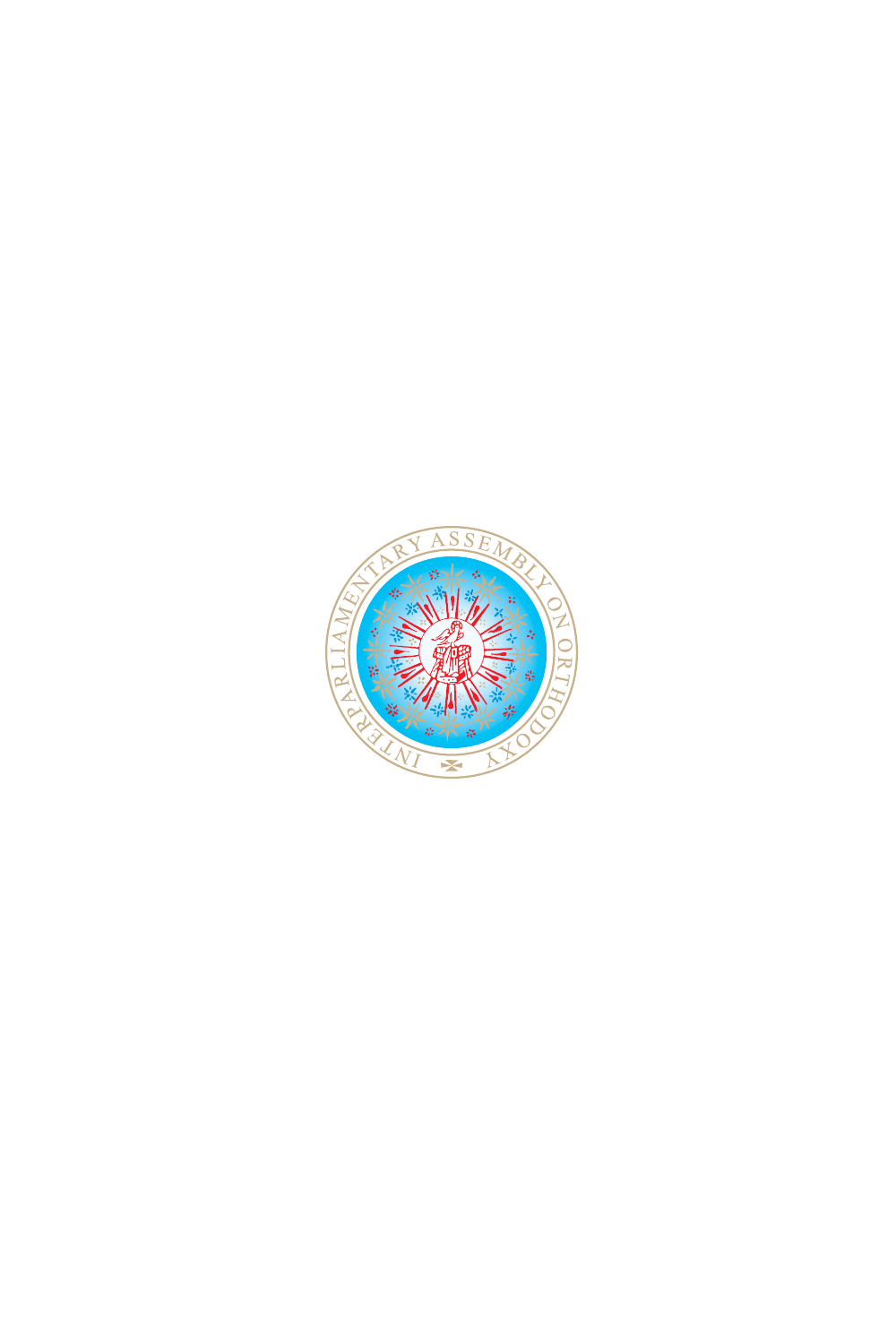## **MANIFESTO OF THE PARTICIPANTS**

In the conference held in Chalkidiki in June of 1993 at the initiative of the Greek Parliament to discuss the topic: "Orthodoxy in the new european reality"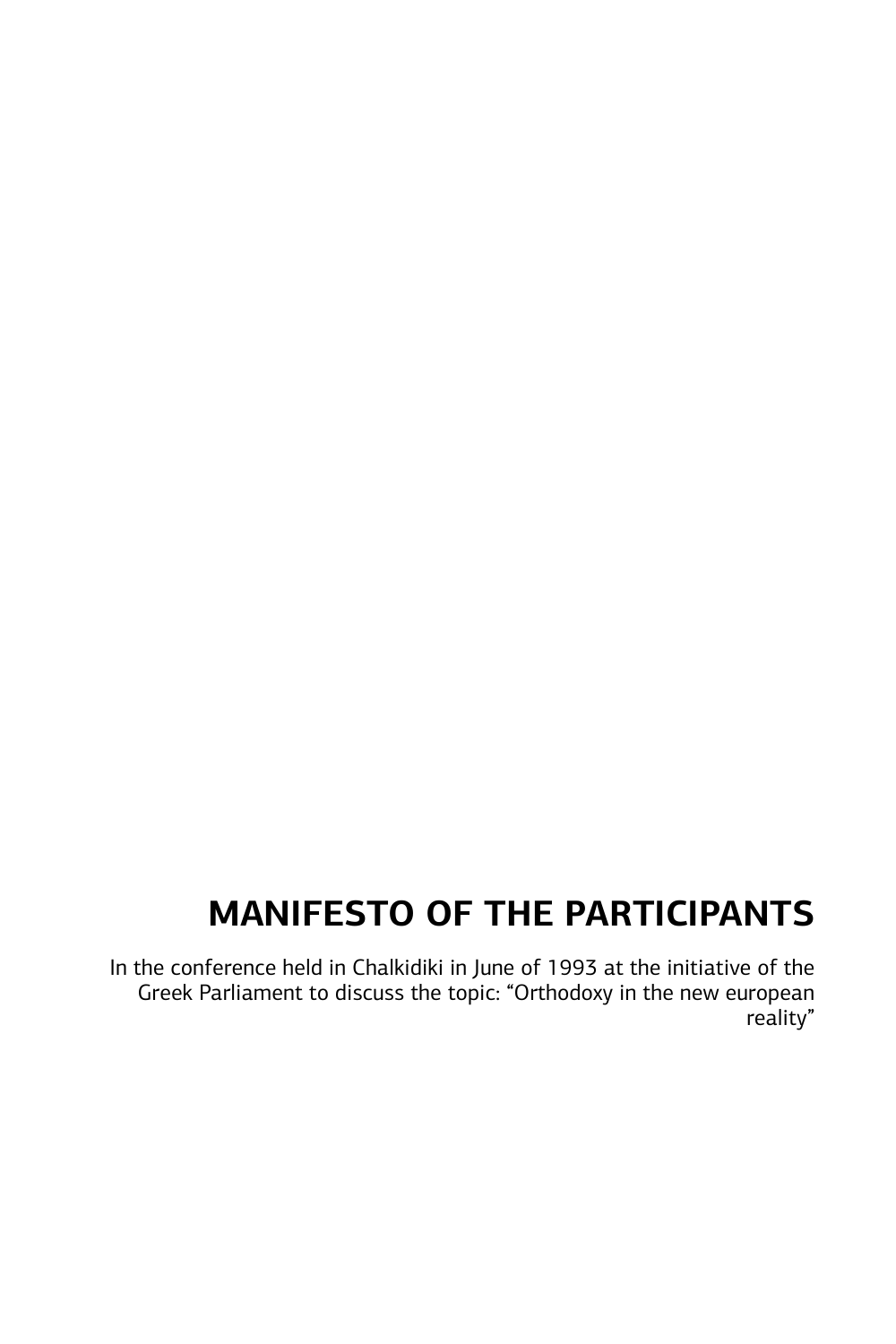#### **MANIFESTO OF THE PARTICIPANTS IN THE CONFERENCE**

We, the participants in the Conference convened by the Greek Parliament in Chalkidiki, from 30 June to 4 July 1993 on the topic of "Orthodoxy in the New European Reality", exchanged views on the basic questions referring to the cultural, social, historical and spiritual significance of the position and the role played in the new European reality by the Orthodox peoples, who comprise approximately half the population of Europe.

The Conference was pleased to take note of the fall of the atheistic regimes, which were contrary to human nature.

The above changes, as well as the changes taking place in Western Europe, including the Maastricht Treaty, must be understood and expressed through new, unified political and cultural terms.

In analysing this new reality, it must seek the possibility and the ability of the European Economic Community to take on and use Orthodoxy as another cultural expression.

Moreover, the institutional framework on which the European Economic Community bases its existence leaves the widest margins for recording a variety of cultural expressions of a historical, religious and theological character.

The Conference calls on Greece, as the only Orthodox member of the European Economic Community, to promote all the prerequisites for recognition by the European Community of the progressive role of the Orthodox tradition in shaping European civilisation.

The Conference calls on the Russian Federation, as the only Orthodox member of the Security Council of the United Nations, to defend in the Council the common interests of the Orthodox peoples and not to permit any discrimination against them.

The Conference calls on all its member countries to oppose existing misinformation in reports of the part played by Orthodox peoples in areas of conflict.

The Conference encourages the unanimous contribution of the Orthodox peoples in planning future developments in the Balkans and in Europe.

In addition, it evaluates the role of Orthodoxy in the present-day course of developments in Europe, it utilises all those elements of the common spiritual heritage which have gone to make up its identity through the years and its contemporary thought.

The Conference calls on the Orthodox peoples to exploit the ability of Orthodoxy to transcend any nationalistic tendencies or tendencies to complacency and through its unity and ecumenicality, to stress its own special identity, of the Balkans and Eastern Europe in the pluralism of the common European Home, and to seek for ways in which it can contribute to the building and establishment of peace and justice in the new Europe.

It also feels the obligation to foster means of cooperation between all political and religious factors and effective means of protection where required by religious minorities, whether they live in traditional Orthodox countries or elsewhere.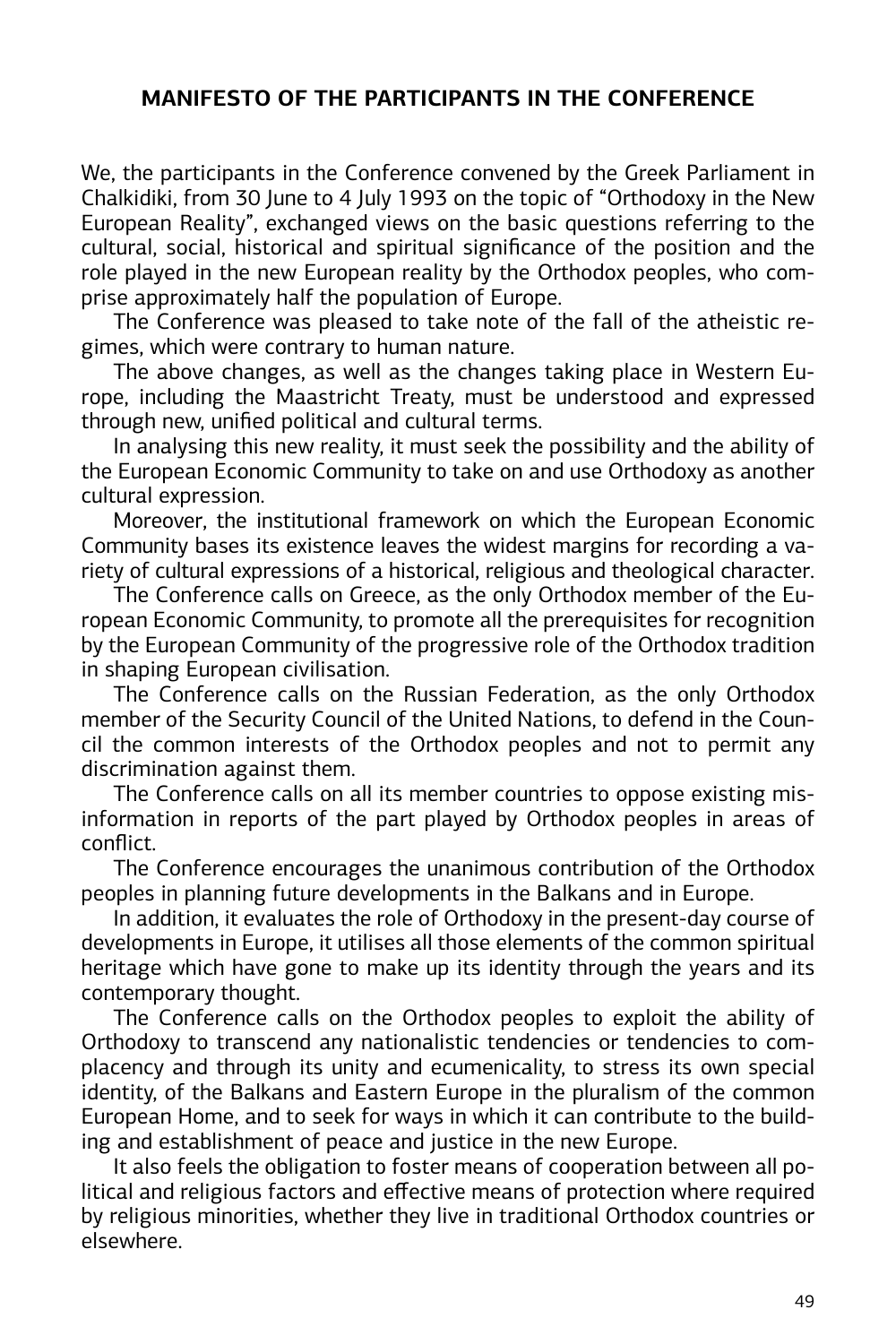The Conference regards the attempts to change the religious and cultural map of Europe, through proselytism and fostering of religious antagonisms, as being highly objectionable.

The Conference, on the basis of the Orthodox tradition of the supreme worth of the human individual, proposes that the contribution of Orthodoxy be broadened to include the search for solutions to the problems of concern to the contemporary European citizen: ecological and social problems, mental illness, other private matters, racism, etc.

The Conference has stressed the ability which Orthodoxy has, as the preeminently unifying force in the Eastern part of Europe, to function as a bridge between Europe and other civilisations, particularly those of Asia, thus contributing to the consolidation of peace.

The Conference expresses its solidarity with persecuted and suffering Orthodox and other Christian peoples.

The Conference has explored the need for continuous contact between the political sphere, governments, parliaments, their Churches, the intellectual institutions and the personalities of the countries with Orthodox populations, as well as other organisational forms of cooperation between Orthodox peoples.

The participants in this parliamentary forum express the will to meet in September in Athens, under the aegis of the Greek Parliament, for organising the Founding Assembly and establishing an Interparliamentary Committee.

Finally, the participants in the Conference commend all the efforts made by the Greek Parliament and the Interparliamentary Committee for Religious Affairs and Orthodoxy in organising and holding the Conference.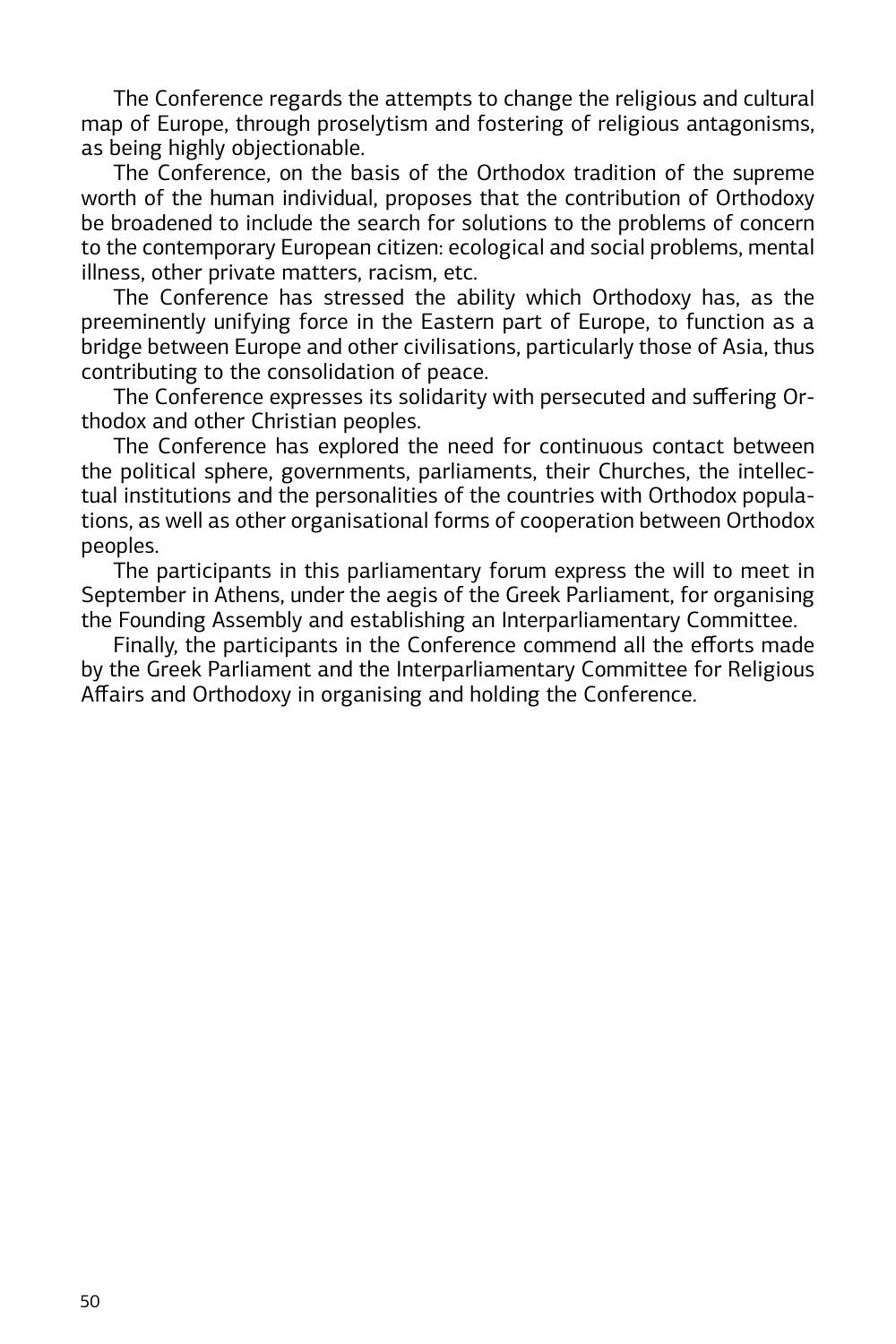# **FOUNDING ACT**

Passed by the participants of E.I.A.O. during their first convention held in Athens in November of 1994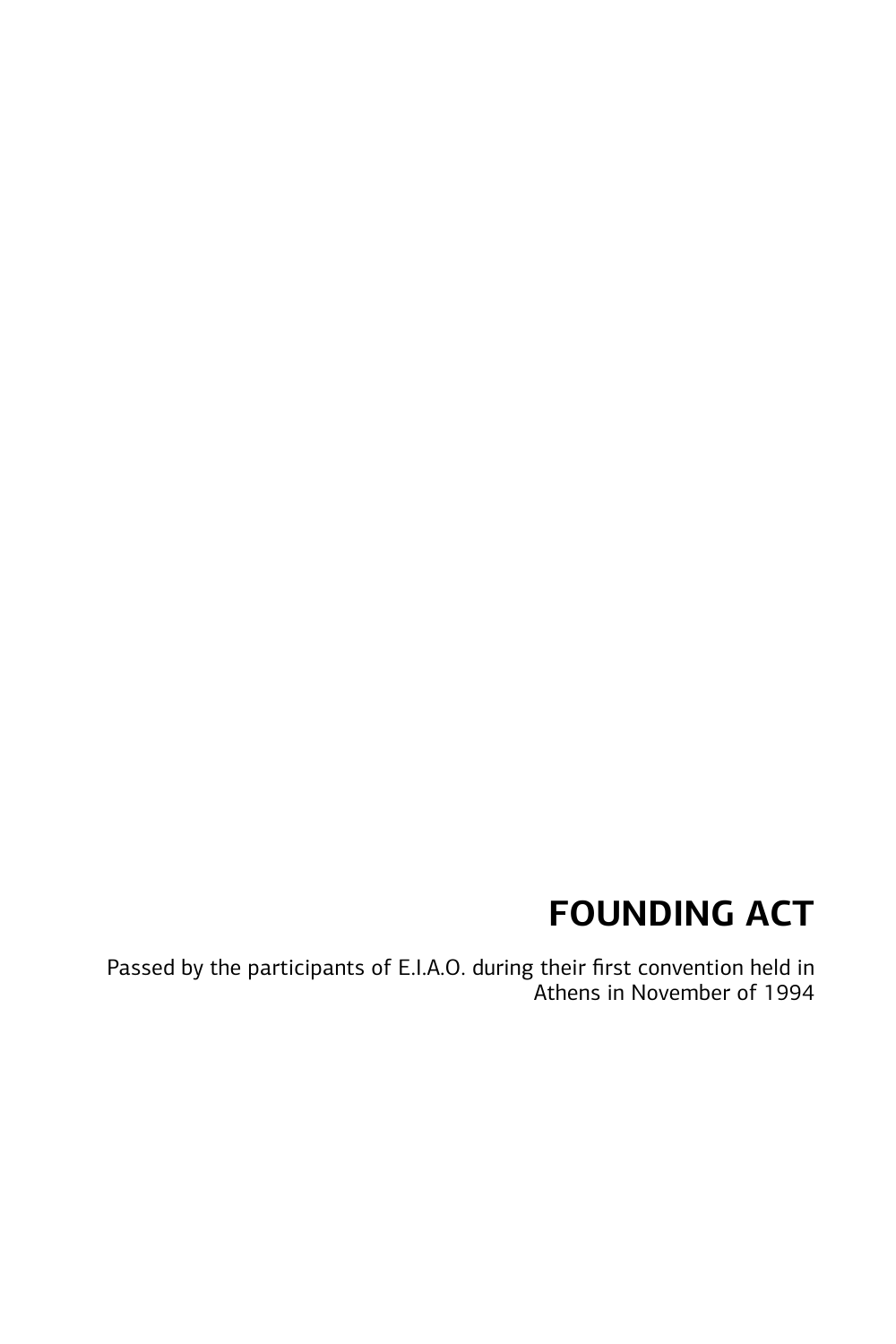#### **FOUNDING ACT OF THE EUROPEAN INTERPARLIAMENTARY ASSEMBLY ON ORTHODOXY**

#### **Article 1**

The Orthodox Members of Parliament, as representatives of the European States, do hereby decide the establishment of the "European Interparliamentary Assembly on Orthodoxy".

## **Article 2**

a. The European Interparliamentary Assembly on Orthodoxy shall consist of Parliamentary delegations whose members shall be Orthodox deputies.

b. The participation of the Orthodox Members of Parliament in the Interparliamentary Assembly shall be decided in pursuance of the Standing Orders of each Parliament, either by its Plenary Session or by its Bureaus. In case the Parliament of each country fails to appoint deputies as representatives to the above Assembly, the group of the Orthodox Deputies of each country may designate and send its own representatives to the Assembly.

c. Those countries who have an organized and administratively autonomous local Orthodox Church and yet, there is no Orthodox member in their Parliament, may be requested to send observers non-orthodox to the Assembly derived from their Parliaments.

d. The representation of each Parliament may reach up to five members. The representation of Parliament consisting of two parliamentary bodies shall be defined in pursuance of paragraph b of present article and in accordance with the constitutional provisions in force in each country.

## **Article 3**

The objectives of the Interparliamentary Assembly were promulgated at the Chalkidiki Conference of July 3, 1993, which was organized by the Hellenic Parliament. These objectives are as follows:

a. The recording and evaluation of the changes taking place in Europe.

b. The enhancement of the role of Orthodoxy within the framework of the European Union and the consolidation of Orthodoxy as an important and necessary political cultural and spiritual entity geared towards the shaping of a new European reality.

c. The contribution of the ecumenical and unifying spirit of Orthodoxy both towards the transcendence of extreme nationalistic, confessionary and religious contradictions and the discovery of effective means for the protection of ethnic or religious minorities.

d. The cooperation with international organisations aiming at upholding respect for the cultural and religious map of Europe and guarding against any form of proselytism, as well as averting phenomena of confessionary or religious antagonism or activities or phenomena of attack against social and political morality which engender religious intolerance and ethno-racial fanaticism in Europe.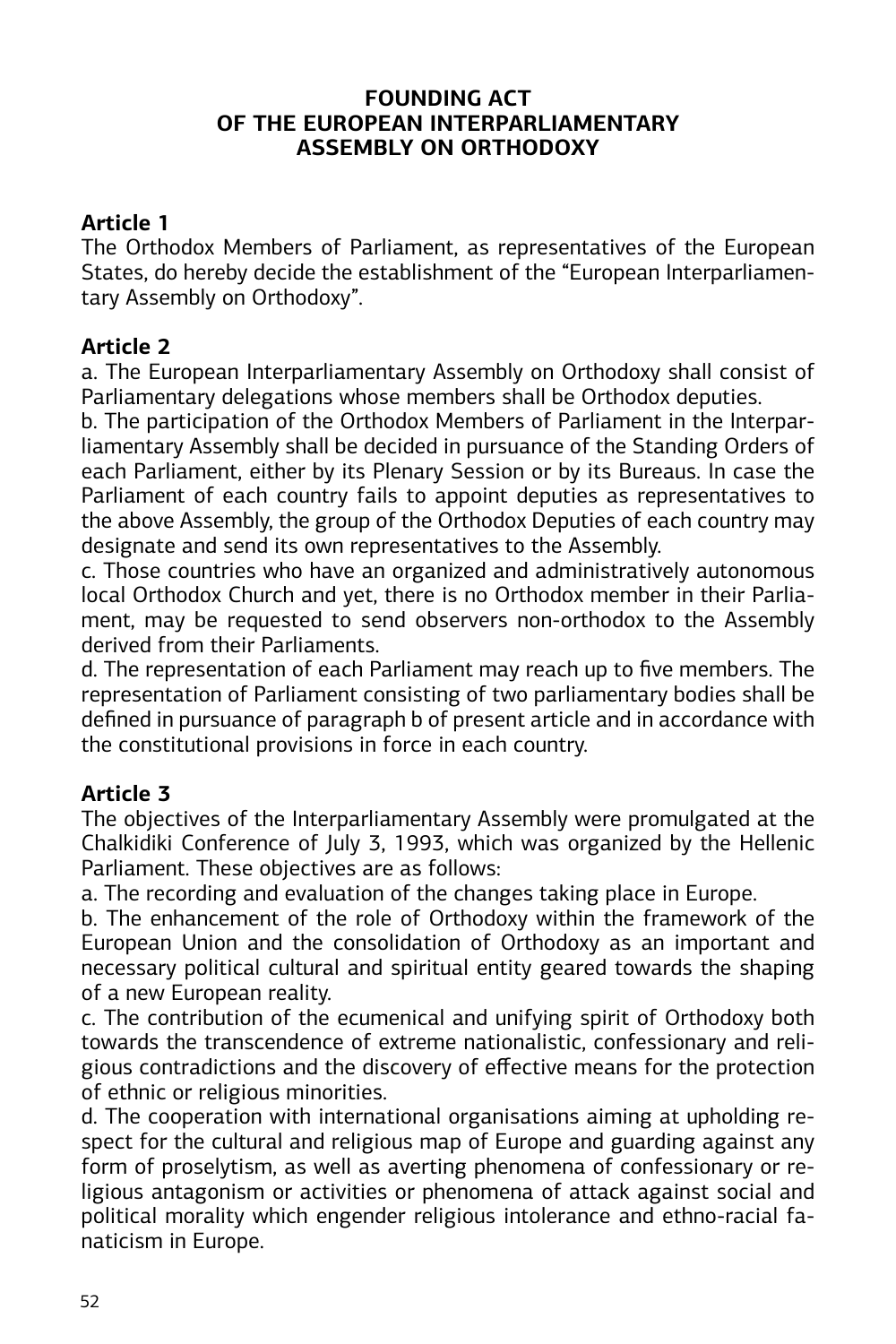e. The support of the role of Orthodox culture as a unifying force in Eastern Europe and as a bridge for Europe in its relationships with the other cultures. f. The support of human rights and religious freedoms not only of the Christians but also of the adherents of other religions, both in the European countries and throughout the world, through interventions made to international organisations and to local State authorities.

g. The better utilisation of the role played by Greece and Russia in the European Union and in the United Nations Security Council respectively for the upgrading and affirmation of the significant unifying role of Orthodoxy.

h. The encouragement of contacts between parliamentary, political, ecclesiastical, academic and spiritual figures, or institutions geared towards the development of an Orthodox cultural heritage and their contribution to the contemporary global dialogue on human rights and the peaceful coexistence of peoples.

i. The fuller activation of Orthodoxy with the purpose of its promoting solutions to the critical problems of contemporary European society and the ecological environment.

## **Article 4**

The Interparliamentary Assembly shall implement its objectives through:

a. Interventions made to International Organisations and to international public opinion.

b. Resolutions arrived at and Representations made to Governments and Churches, Organisations and Institutions involved

c. Proclamations of principles.

- d. The dispatching of its delegations to crucial decision-making centres.
- e. The organization of parliamentary conferences.
- f. Publications, TV and Radio broadcasts.

g. The setting up of liaisons with similar international or regional groupings.

## **Article 5**

1. a. The supreme Assembly of the Interparliamentary Assembly shall be the Plenary Session of the Parliamentary delegations participating in it.

b. The General Assembly shall convene once a year, in June, in a state decided by the General Assembly during its last session. The proceedings of the Interparliamentary Assembly shall be directed by the President who shall be elected by the plenary session of the Assembly. The President shall address a relevant invitation to all members which shall contain the programme of the works and the issues to be discussed, as they are set forth by the Secretariat. c. Each Parliamentary delegation shall have one vote. The plenary shall be considered as constituting a quorum when the three fifths of the countries participating in the Assembly are present at its sessions. The decisions shall be taken by an absolute majority of the members present. A majority of two thirds of the members shall be required to amend the statute.

d. The plenary can be summoned extraordinarily by its President, following a recommendation by the Secretariat, within two months after submission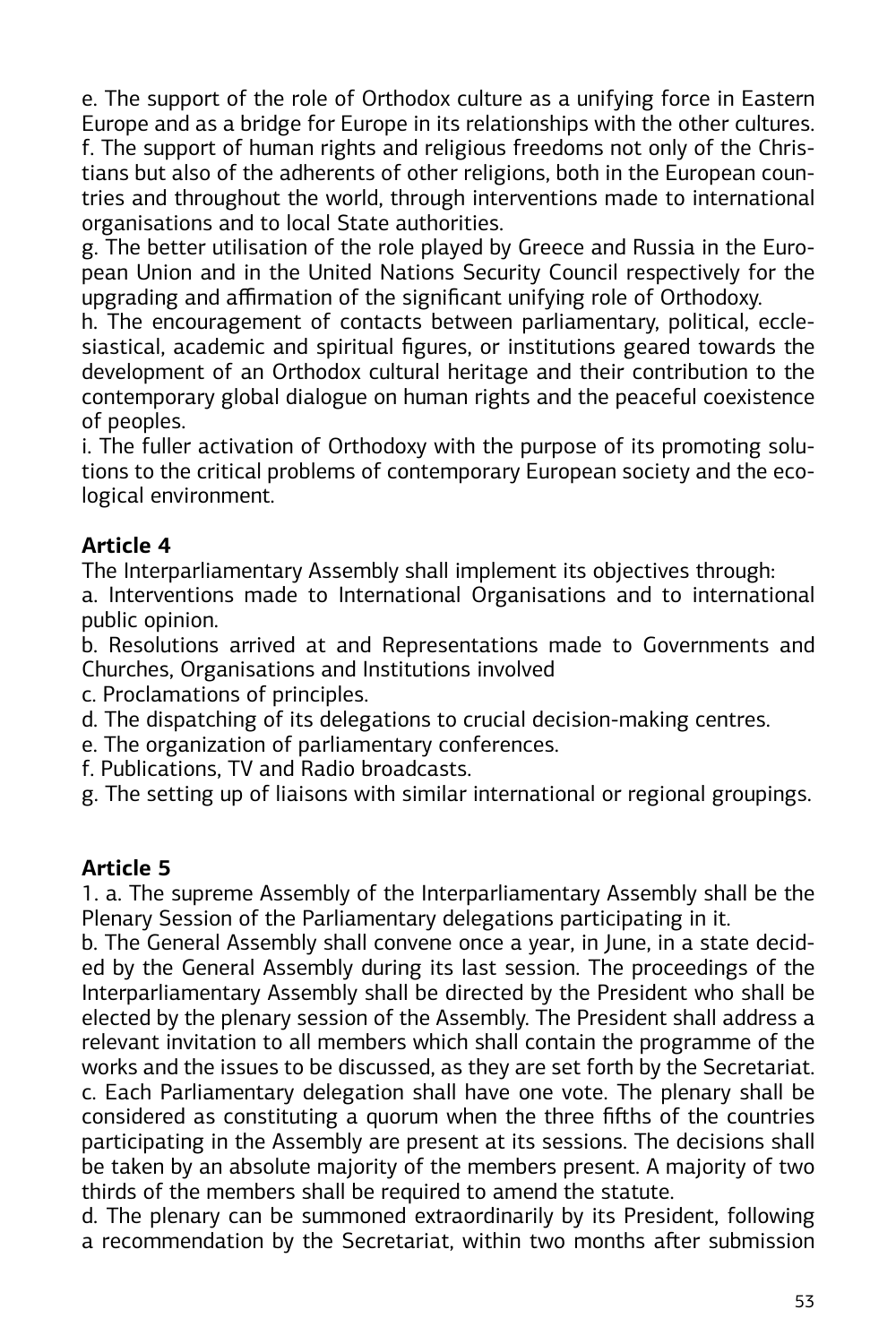of the recommendation. The recommendation by the Secretariat must state the specific reasons calling for the extraordinary convocation of the plenary. 2.a. A Secretariat shall be set up with a view to the preparation of the issues and the implementation of the resolutions of the Assembly. The Secretariat shall be composed of seven (7) members. Its members shall be elected by the Assembly.

b. The seat of the Secretariat shall be in Athens. The Secretariat shall be convoked three times a year and extraordinarily in case it is deemed necessary by the Secretary-General.

c. The Secretariat members' term of office, as well as this of the President of the Assemble shall be for two years.

d. Russia and Greece shall be permanent members of the Secretariat.

e. The General Secretary shall direct the works of the Secretariat. He shall be a member of its 7 - member composition. As General Secretary shall be appointed the representative of Greece who shall organize the modus operandi of the Secretariat.

f. The Hellenic Parliament shall undertake the obligation, through its Parliamentary Committee on Religion and Orthodoxy, to provide the necessary support for the functioning of the Secretariat.

#### **Article 6**

The present Founding Act, which was adopted on 5 November 1994 by the participating states in the Founding Synod of the European Interparliamentary Assembly on Orthodoxy in Athens, was drawn up in the Greek, Russian, English and French languages; each text is equally authentic and shall be signed by the delegations.

Article 5, par. 1, sub-par. B, second phrase and Article 5, par. 2 sub-par. C have been thus formulated, following the amendments voted upon by the General Assembly, convoked in Sofia in 1996.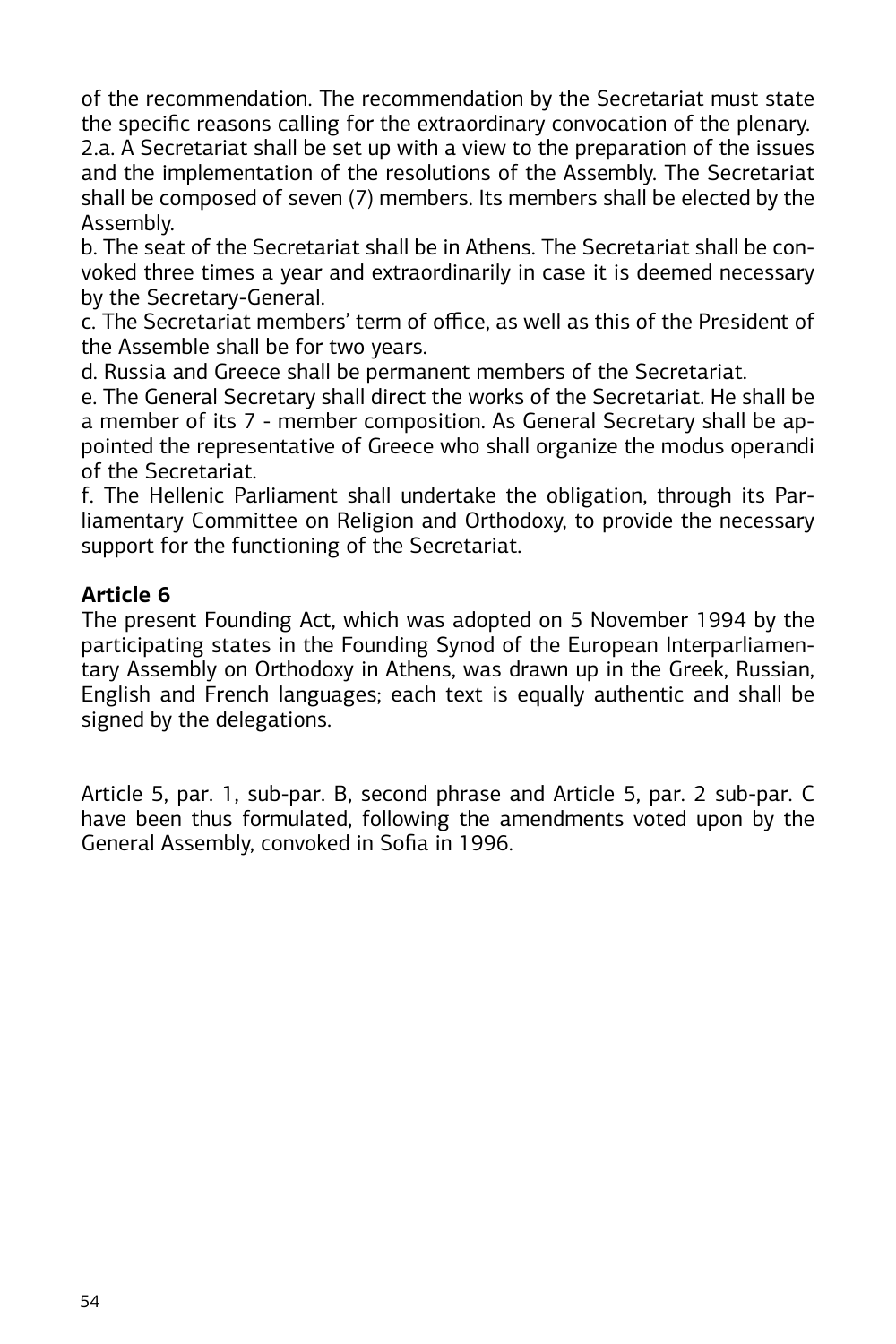## **REGULATION OF FUNCTION**

Passed at the Annual Convention of E.I.A.O. held in Warsaw in June of 1998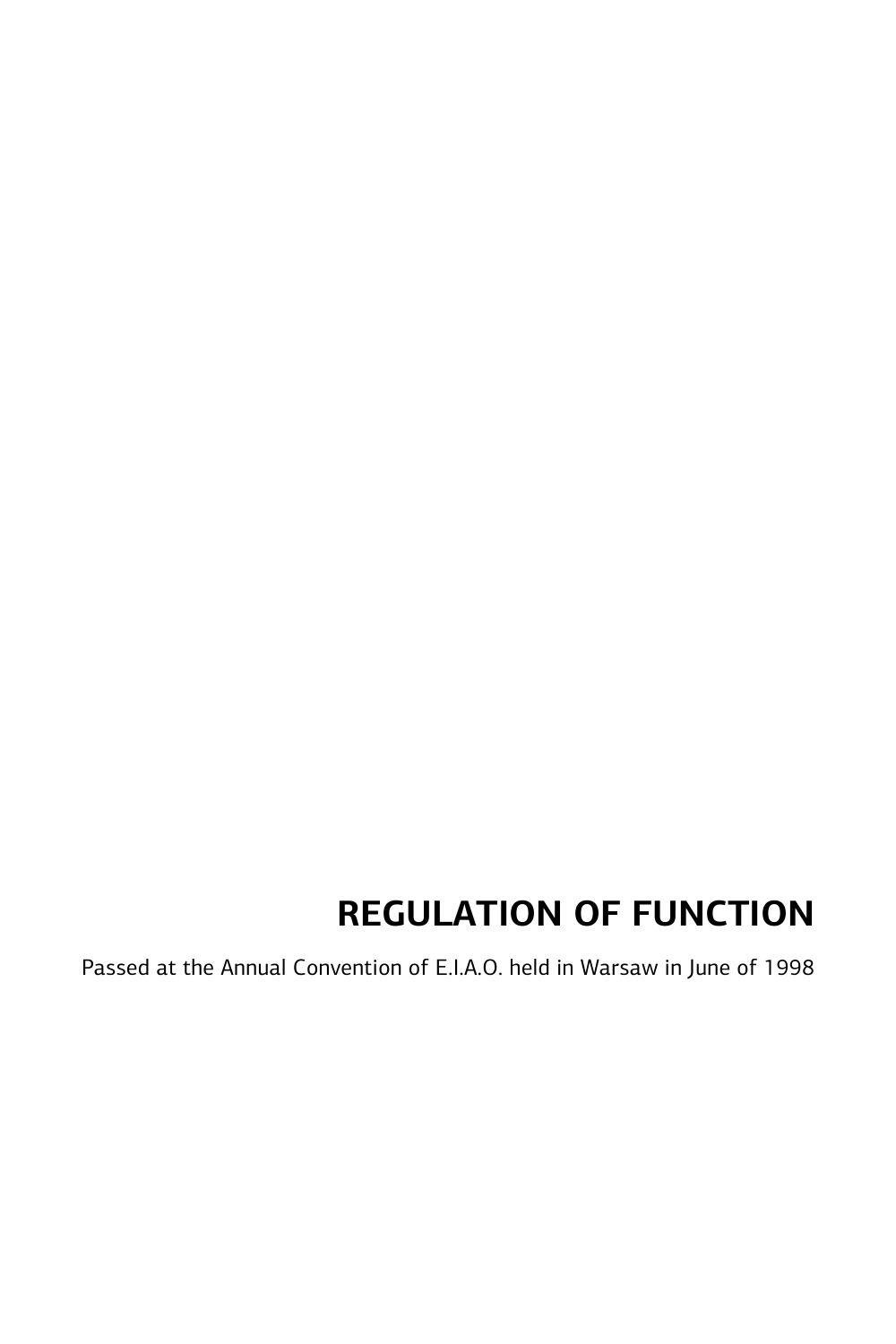#### **REGULATION OF FUNCTION**

#### **COMPOSITION - PARTICIPATION**

1. Based on the Founding Act of the European Interparliamentary Assembly on Orthodoxy, as adopted at the Founding General Assembly of Athens in 1993 and amended at the General Assembly of Sophia in 1996, members of the Assembly, participating with parliamentary delegations, are the countries mentioned below:

Albania, Armenia, Bulgaria, Georgia, New Yugoslavia, Greece, Estonia, Kazakhstan, Cyprus, Latvia, Belarus, Lithuania, Moldavia, Ukraine, Poland, Rumania, Russia, Slovakia, Chechia, and Finland, i.e. 20 countries.

2. Observers, in the sense of article 2, par. c. of the Founding Act or for whatever other reason the General Assembly resolved, may be parliamentary delegations from other European states or likewise from other states of other continents, which spiritually belong to the Ecumenical and the other initially established Patriarchates.

The members of parliamentary delegations of countries participating as observers in the Assembly, hold solely the right of speech, are not eligible for Secretaryship, while they are eligible for members of the committee or participation in working groups.

3. The way of appointment and the number of members of parliament participating in each delegation is stipulated in article 2 of the Founding Act the General Assembly (G.A.), following a proposal made by the Secretariat, brings paragraph b of article 2 of the Assembly's Founding Act into effect.

4. The General Assembly, following a proposal made by the Secretariat, increases the number of the  $FIAO$  members and of the observers.

5. The term of office as members of delegations coincides with the term of office as members of the national parliament in which one belongs. Participation of members in the delegation is confirmed by the President of the national parliament in each annual General Assembly.

6. The E.I.A.O. delegation members must be members of their national Parliaments. In case a delegation member ceases being a member of his national Parliament, he then, likewise, ceases being member of his delegation, while the parliament in which he belongs appoints a new member instead.

7. In case a member is for whatever reason in no position to participate in the E.I.A.O. events the President of the national parliament may appoint a temporary substitute for a certain event or time period. In such cases, the substitute bears all the rights of the member he is substituting for.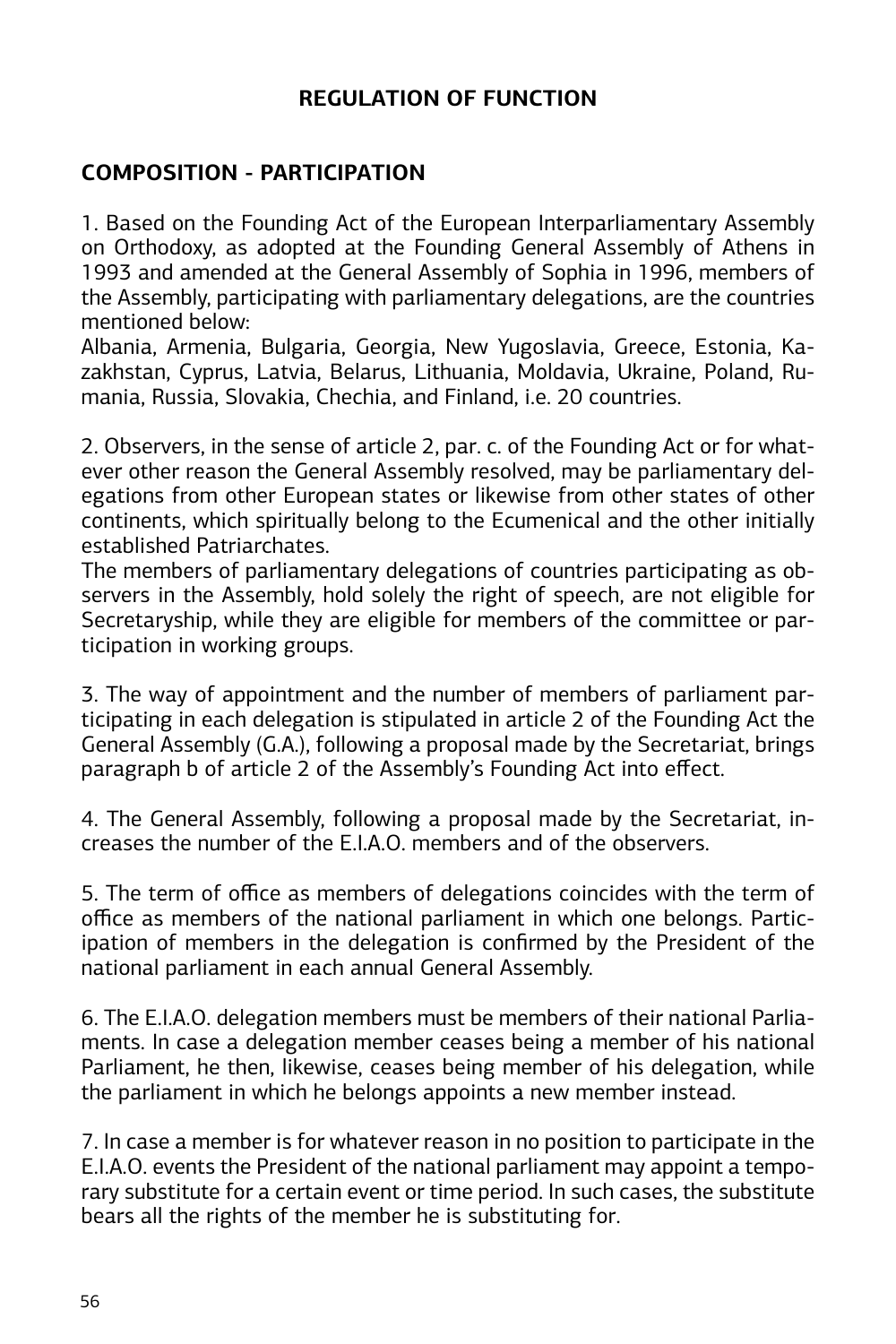## **THE ASSEMBLY'S ORGANS**

1. These are the Plenary Session of Parliamentary Delegations (General Assembly) and the Secretariat.

## **THE GENERAL ASSEMBLY**

1. According to art. 5, par. 1a of the Founding Act, it is the supreme organ of the E.I.A.O. and consists of the Delegations of all member states.

2. The way in which the General Assembly convenes and the way decision-making occurs during its sittings is stipulated in article 5 par. 1 of the E.I.A.O. Charter Act.

3. The General Assembly convenes once annually, during the month of June, in a city decided upon by none other during its every last sitting. The countries and cities are decided upon by the Assembly following a proposal of the member states wanting to is submitted to the Secretariat and its suggestion to the G.A. The city in which the Assembly shall convene must provide the necessary infrastructure, while the expenses of the G.A. and the way in which these will be covered are agreed upon with the Secretariat, which also participates in covering the costs. In case during the year, problems occur which do not allow for the realisation of the G.A. in the city decided upon, then by proposal of the President of the G.A. the Secretariat can decide for change in place and inform the members of the Assembly on this change.

4. The G.A. is summoned by its President by means of his invitation addressed to each President of the national parliaments in order for the latter to appoint the delegation of his parliament to the Assembly. In the invitation both the agenda of the G.A. which the Secretariat has decided for is included and the number of members invited to each G.A. by each parliament, which number remains the same for all parliaments but should not exceed five members.

5. The members of parliament participating in the G.A. are also members of the Assembly. At the extraordinary General Assemblies summoned by the President following decision and proposal of the Secretariat, the invitations are addressed to the members of the Assembly (natural entities) of that year, while service of the invitations is additionally sent to the presidents of the national parliaments.

6. The G.A. commences its sitting on the basis of the agenda proposed to the President by the Secretariat. For any addition of a new item to the agenda it is necessary that a motion is submitted to the President of the G.A., which is presented in order to be voted for and registered on the agenda.

7. Each member state has the right to cast one vote at the G.A. which is reflected by the representative of the parliamentary delegation of the par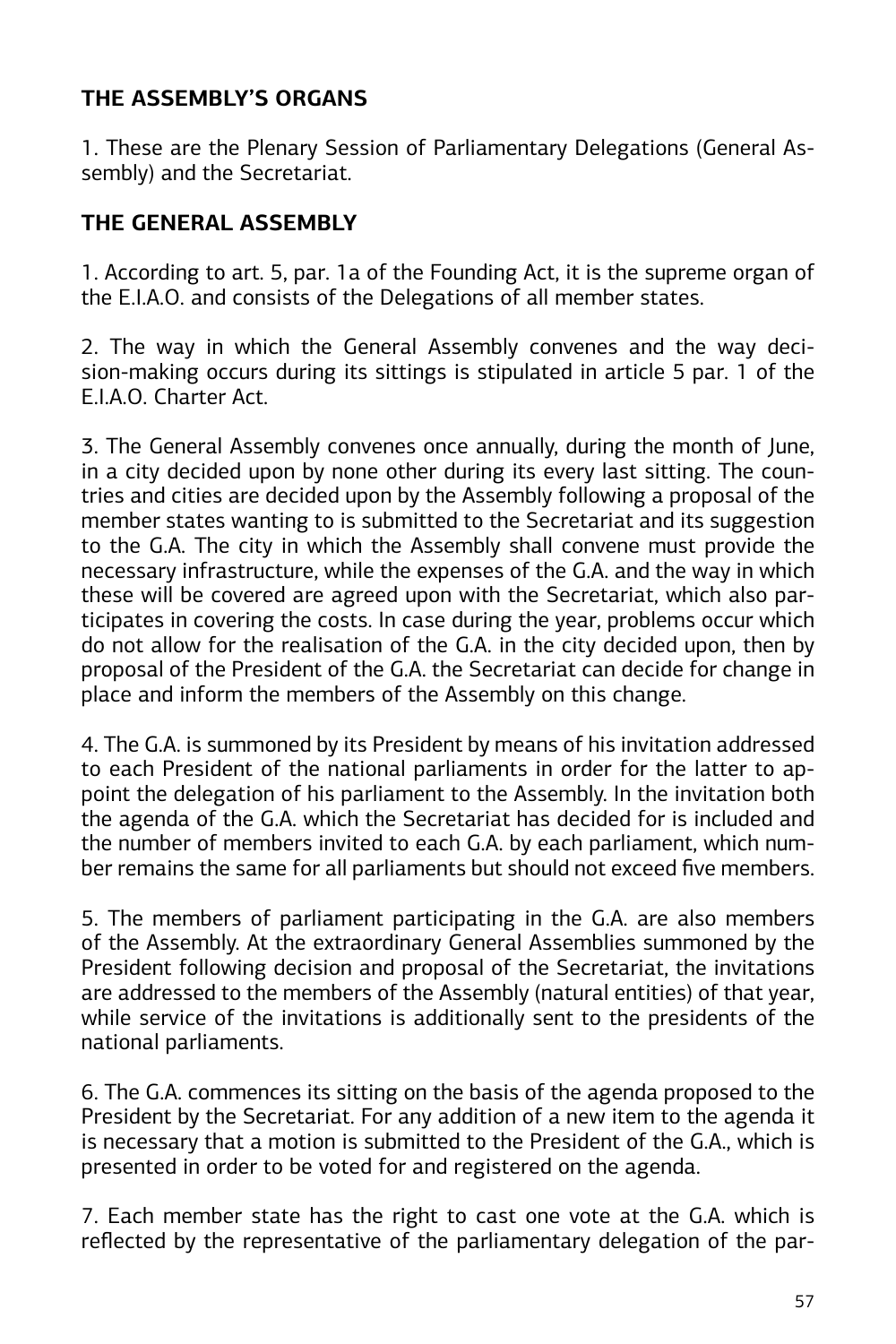ticular county who eventually reflects each country's view on the issue under discussion in a responsible manner. Each member of parliament, member of the G.A., holds the right to express his views freely even if these are other than those held by the head of his national delegation.

8. All sittings and discussions of the G.A. are open to the public unless the opposite is resolved by the aforementioned organ. The public whose presence during the sittings has been accepted remains seated and quiet while the President holds the power to expel from the assembly hall individuals obstructing the works of the Body.

9. The order and time limits of the members' speeches must be set by the president at the beginning, while in case of a counter proposal the G.A. is to decide. Reporters appointed by the Secretariat or the standing committees in order to present their recommendations precede other speakers. Members wishing to be called upon to speak must submit a request to the President in writing or orally. The General Secretariat is called upon to speak immediately after this has been requested and after the termination of the member-speaker's address. If the speech time allotted to members of the sitting is deemed insufficient and in order for the discussion on the issue to be completed within the total of the set time, the G.A. may reduce the speech time allotted to each member of the sitting but to no less than three minutes by means of its decision. No speaker can be interrupted by anybody without his prior consent, unless it is the President. If a speaker falls beyond the scope of the under discussion issue, the President may bring him back into focusing on the relevant issue, and in case he insists he is then deprived of speech.

10. Members of the sitting obstructing the process of the G.A. in whatever possible way, unless they comply with the President's recommendations, he may then inflict penalties which are: reprimand, five minute expulsion from the assembly hall, a half hour expulsion and expulsion for the rest of the particular sitting of the G.A.

11. The minutes of the G.A. are recorded on tape and de-recorded and published on responsibility of the Secretariat. If the President of the G.A. finds that the speaker uses words and expressions which insult the honour and reputation of individuals, members of the G.A. in particular, he then holds the right to suggest that these are taken back, otherwise he holds the right to forbid their recording in the minutes.

Furthermore, if the President finds such words or expressions recorded in the minutes he holds the right to order for them to be removed.

12. Every member of the sitting requesting to be called upon to speak on a personal subject or places an issue of procedure or order, is called by the President of the G.A. in order to explain in one minute the nature of the placed issue. If according to the President's estimation an issue actually exists, he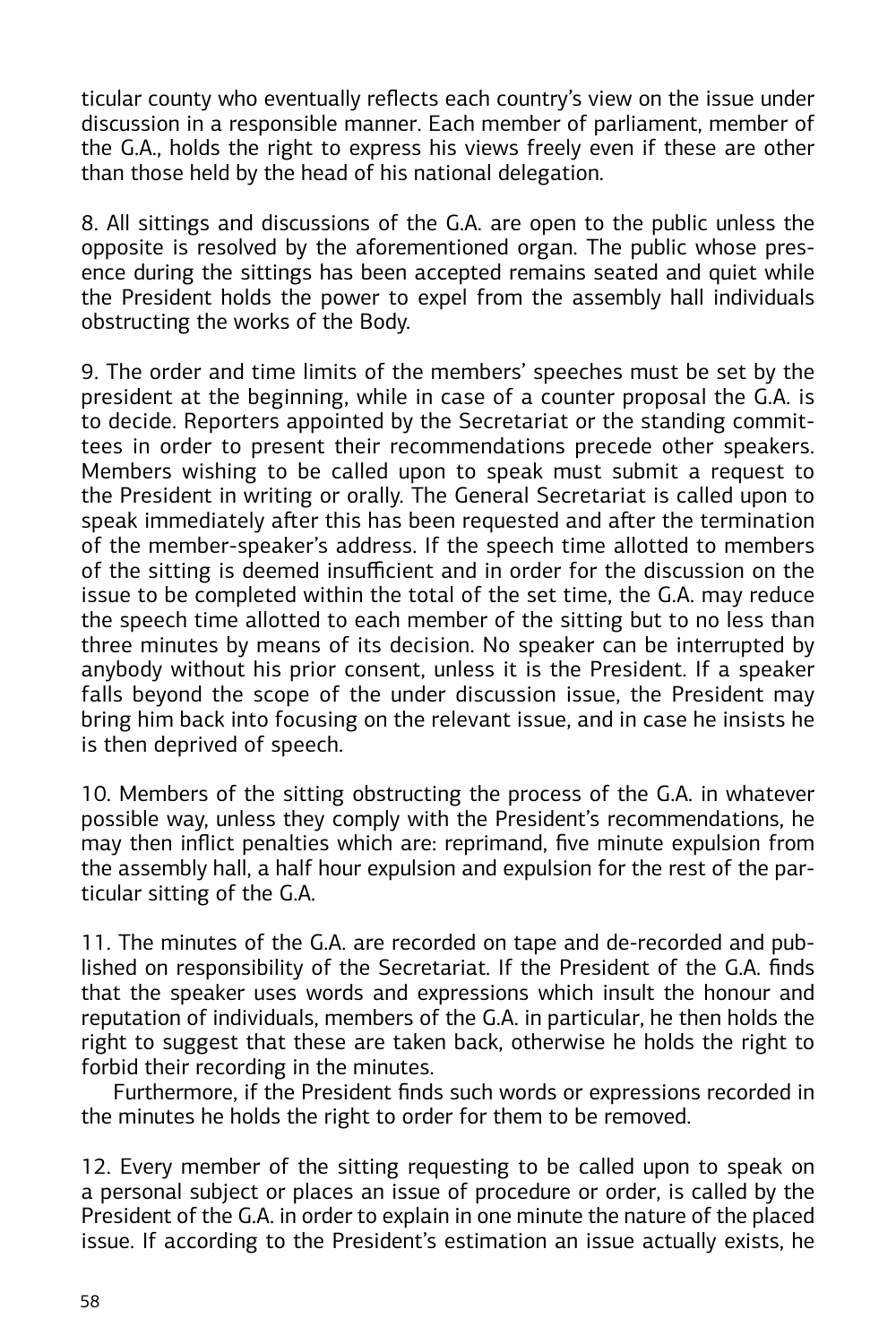is then called upon to speak for three minutes. The G.A. decides on the issue which was placed.

13. Prime Ministers, presidents of parliaments, ministers, leaders of autocephalus Christian churches of member countries of the E.I.A.O. may be invited and to speak at the G.A. by notice of the Secretariat or even the President. By suggestion of the President of the G.A. and the Secretariat's approval, non members of the Assembly may be invited in order to speak at the G.A. on a prearranged by the Secretariat subject or to observe the works of the G.A. without the right of speech unless these are held in camera.

14. International organisations or non governmental organisations, i.e. the European parliament, the Parliamentary Assembly of the Council of Europe, the Parliamentary Assembly of the W.E.U., the Parliamentary Assembly of the P.A.B.S.E.C, the North-Atlantic Assembly, the Parliamentary Assembly of the Security and Cooperation Council in Europe and others, may participate in the G.A. as observers, upon notice addressed to them by the President and approval of the Secretariat.

## **PRESIDENT OF THE GENERAL ASSEMBLY**

- 1. The main responsibilities of the President of the G.A. are:
	- To convene the G.A. once a year during the month of June at a place which has been decided by the G.A.
	- To convene the G.A. extraordinarily whenever and in whatever way the present rules of order stipulate.
	- In order for the G.A. to convene invitations are sent to relative parliaments of the Assembly's member states. -To preside at the General Assembly.
	- To contribute to the implementation of the General Assembly's decisions.
	- To contribute to the distribution of the Assembly's principles and the decisions of its organs.
	- To follow in cooperation with the General Secretariat the activity of international organisations, European and other, the European Union's and actors' having similar objectives as those of the E.I.A.O., to cooperate with theses and to project the views of the Assembly.

2. The President of the G.A. is called by the General Secretariat obligatorily to the meetings of the Secretariat. The invitation addressed to him includes the items of the agenda, and in addition to this, he is sent the folder which is sent to all the members of the Secretariat. During the meetings he holds the right of speech which is given immediately upon request.

3. In case of the President's absence, the G.A. elects a provisional President for the needs of the particular sitting and for as long as the President is absent.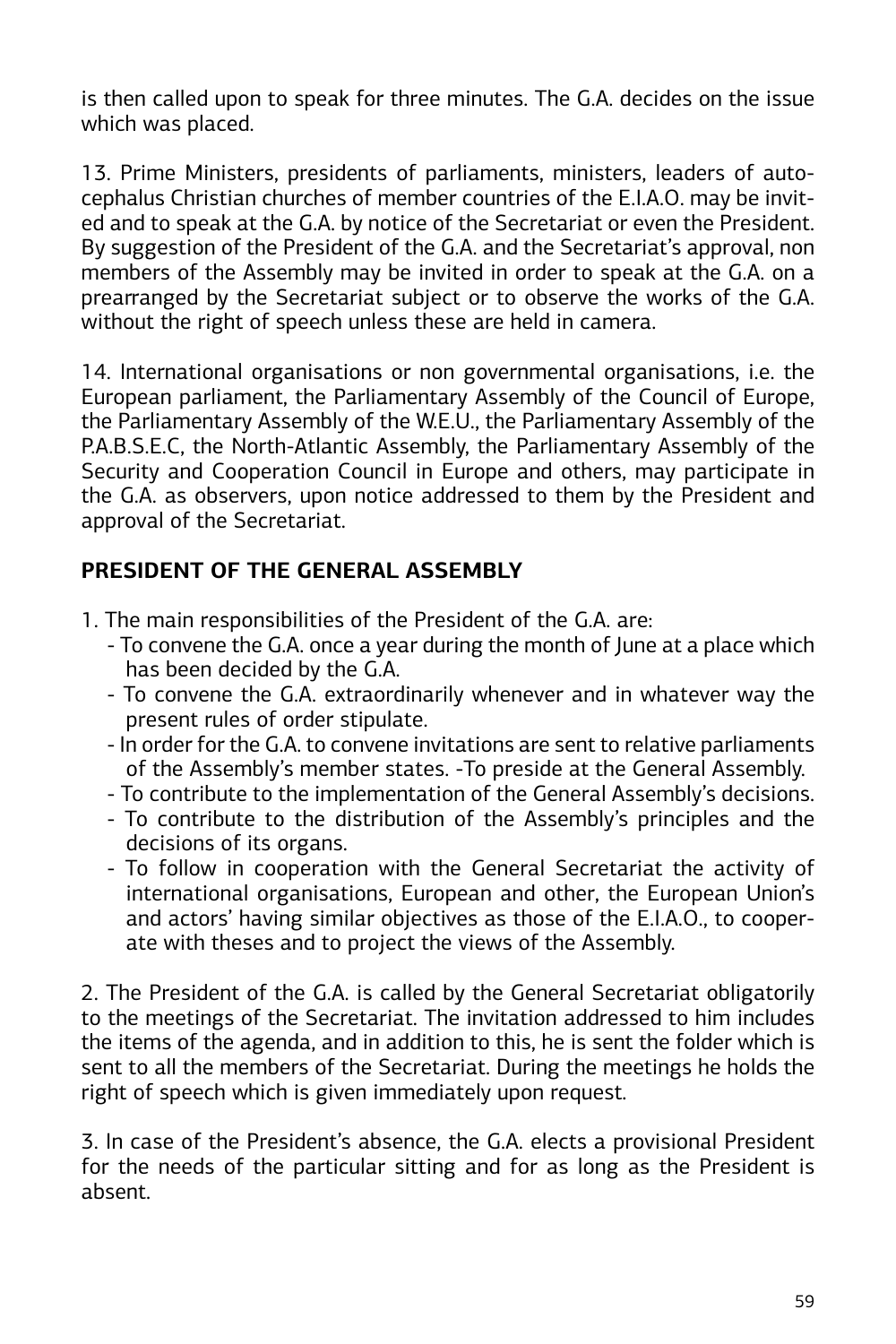#### **THE SECRETARIAT**

1. The composition and the manner of formation of the Secretariat are referred to in article 5 par. 2 of the Founding Act as amended at the G.A. of Sophia in June 1996.

2. The Secretariat of the E.I.A.O. as for that matter stipulated in the Founding Act of the Assembly, article 5 par. 2 subpar.b has its seat in Athens.

3. Candidatures for the position of Secretariat members are submitted by the head of each parliamentary delegation, in which the names of the nominees are also included, who must participate in the specific parliamentary mission of their country participating in the G.A.

4. If, during the Secretariat's term, one of its members loses his parliamentary or senatorial identity, then the President of the national parliament appoints another instead by means of a letter to the General Secretariat and he performs his duties for the remaining term of the state's member he substituted for.

5. The Secretariat constitutes the executive organ of the General Assembly's decisions and the outwards official expression of the E.I.A.O., while between two General Assemblies it is the supreme organ of political decisions which indeed must always be consistent with the Assembly's declared founding and articles of association principles.

- 6. The Secretariat's main duties are:
	- To implement and execute the decisions of the G.A.
	- To plan, decide upon and promote initiatives and actions, such that will serve the Assembly's principles, the decisions of the G.A. and render the Assembly's objectives known throughout the world.
	- To plan the agenda, the time schedule and in general whatever concerns the G.A.
	- To draw up each year's budget plan and the annual report of the previous one and have them submitted to the G.A. through the treasurer in order for them to be approved.
	- To manage the Assembly's finances.
	- To care for the collection of voluntary contributions of member states of the Assembly and the increase of its revenues through financial aid originating from various sources but which should not bind the Assembly in any way whatsoever and change alter its nature.
	- To coordinate the activity of the committees, to inform the Assembly on this and to take the required initiatives in forming new committees.
	- To form working groups out of the Assembly's members or even specialists who will facilitate its work
	- To follow, together with the President of the G.A., the action of international organisations, European fora having similar objectives and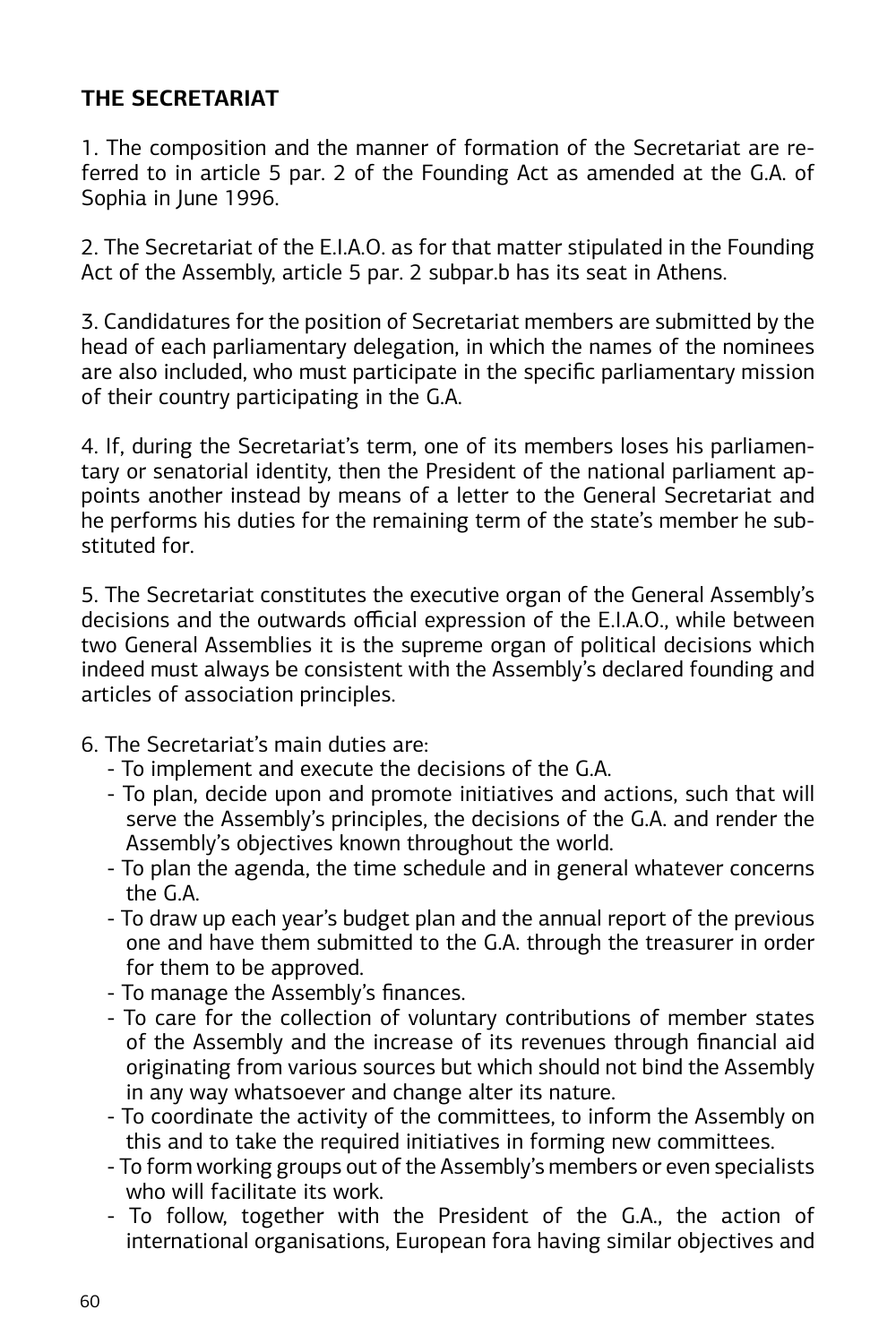the European Union's, to cooperate with them and to project the positions of the Assembly.

Apart from these main objectives, it holds all other assigned to it by the G.A., or it personally decides for within the frame of the G.A.'s decisions.

7.The Secretariat is called to convene by the General Secretariat. According to article 6 par. 2 subpar. e of the Assembly's Founding Act, the office of General Secretariat is held by the standing delegate of Greece to the Secretariat. On the day the new Secretariat is elected by the G.A., the head of the Hellenic parliamentary mission to the G.A. announces the name of the standing Greek delegate, who is also the new General Secretary of the Assembly's Secretariat, and his substitute, who is also member of the Hellenic parliamentary mission to the specific G.A.

## **SECRETARY GENERAL**

- 8. The Secretary General is the head of the Secretariat.
- 9. The duties of the Secretary General are amongst others:
	- To represent the Assembly against any political, religious, judicial or other authority.
	- To summon a session of the Secretariat.
	- To preside over the sessions of the Secretariat.
	- To recommend issues to the Secretariat.
	- To appoint the rapporteurs of issues at the sessions of the Secretariat.
	- To invite personalities in order for them to visit the Secretariat's seat and follow its sessions.
	- To care and coordinate the action of any G.A. organs, as well as the work committees in cooperation with the President of the G.A. for the projection of the Assembly's positions towards every international and European organisation and the mass media.
	- To promote the cooperation among the committees of religion of the European parliaments and to care for everything contributing to the promotion of the Assembly's declared positions.

10. The Deputy Secretary General substitutes the Secretary General during his absence, and is moreover invited and attends the Secretariat's sessions having a right to speech but without being eligible to vote.

11. The Secretariat is seated in offices assigned to it by the Hellenic Parliament.

12. Invitations to the three standing annual sessions of the Secretariat but also to any extraordinary ones, are sent by the Secretary General to the members of the Secretariat and the President of the G.A. at least 20 days prior to the sitting, including the agenda and the rapporteurs of issues, while an effort is additionally made for the reports to be sent within 5 days prior to the sitting.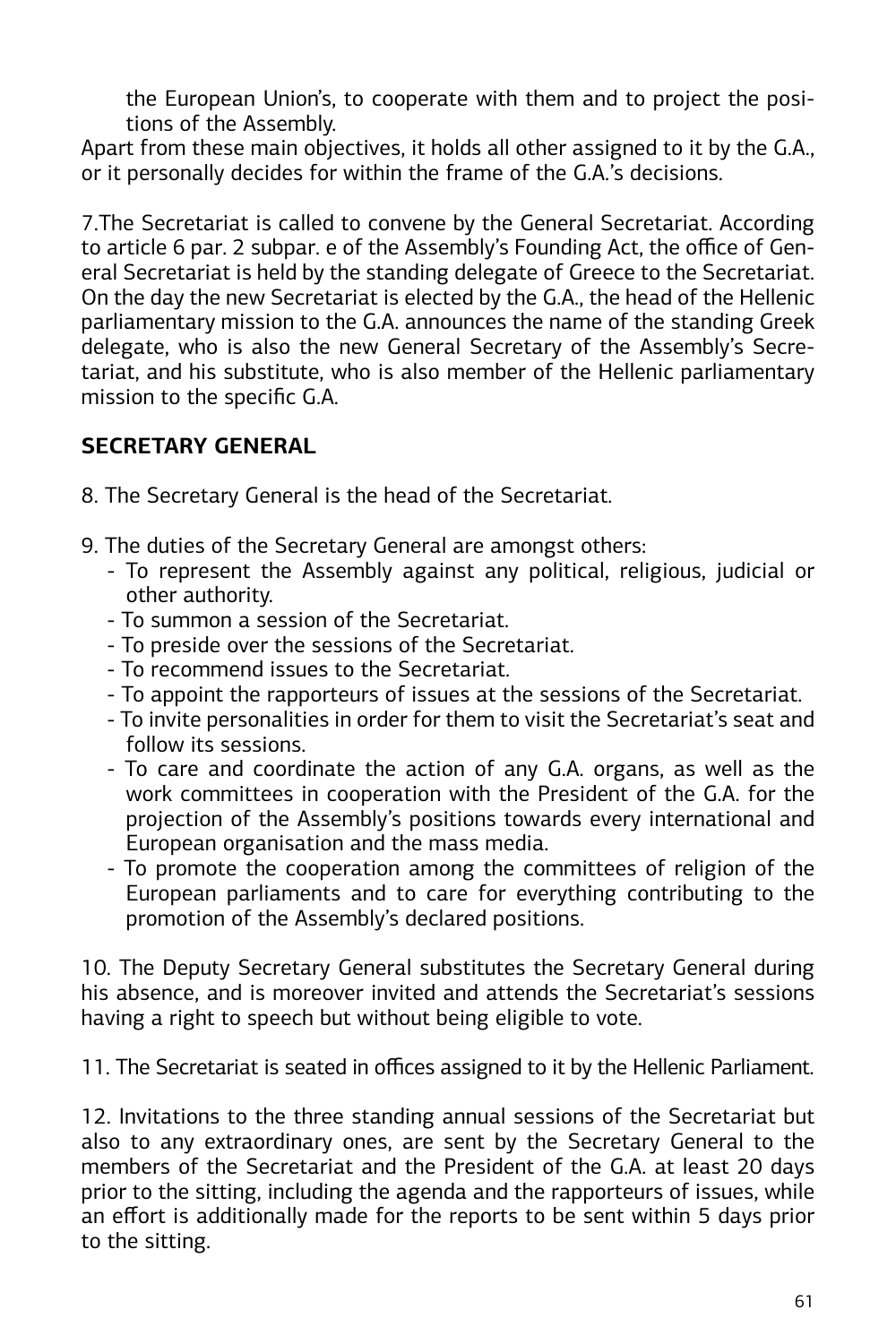13. The majority of the Secretariat's members have the right to request from the General Secretary for the Secretariat to convene by means of a fully justified letter, while he is obliged as to summon the International Secretariat to assemble within a month.

14. At the Secretariat's sessions the right to speech and vote is solely confined to the members of the Secretariat. All individuals invited by the Secretary General only have the right to speech. The sessions of the General Secretariat are not open to the public.

15. During the assemblies of the Secretariat and on responsibility of the Secretary General, brief minutes are held by official agents. Prior to the close of the sessions the decisions made are read which are later written in the Hellenic and Russian language into the book of decisions and signed by the members of the Secretariat at the following session.

## **COMMITTEES**

1. The following standing committees have been established by decision of the  $G$   $\Delta$ .

- a) Committee of finance
- b) Committee on the rules of function
- c) Human rights committee
- d) Social issues committee
- e) Committee on education
- f) Committee on culture

The task of the committees is to recommend to the G.A. and the Secretariat. Issues to be processed and discussed at the committees may be assigned by the G.A., the Secretariat within the frame of the G.A.'s decisions or even the committee itself may decide following recommendation of its president, always with the approval of the Secretariat.

2. The number of the committees may increase solely by decision of the G.A. 3. The number of committee members is determined by the G.A. while both its members and president are elected by it.

4. Members of a committee may not originate from the same state unless the number of members of all state delegations has been exhausted.

5. The committee elects its rapporteur for each specific issue to be processed, by means of an open election among its members. The rapporteur bears the responsibility for the preparation of the report and even introduces the committee's suggestion-recommendation to the G.A.

6. The committees convene following the proposal of their president and the approval of the Secretariat, which determines the place and time of session, likewise, the way in which the occurring expenses are to be met.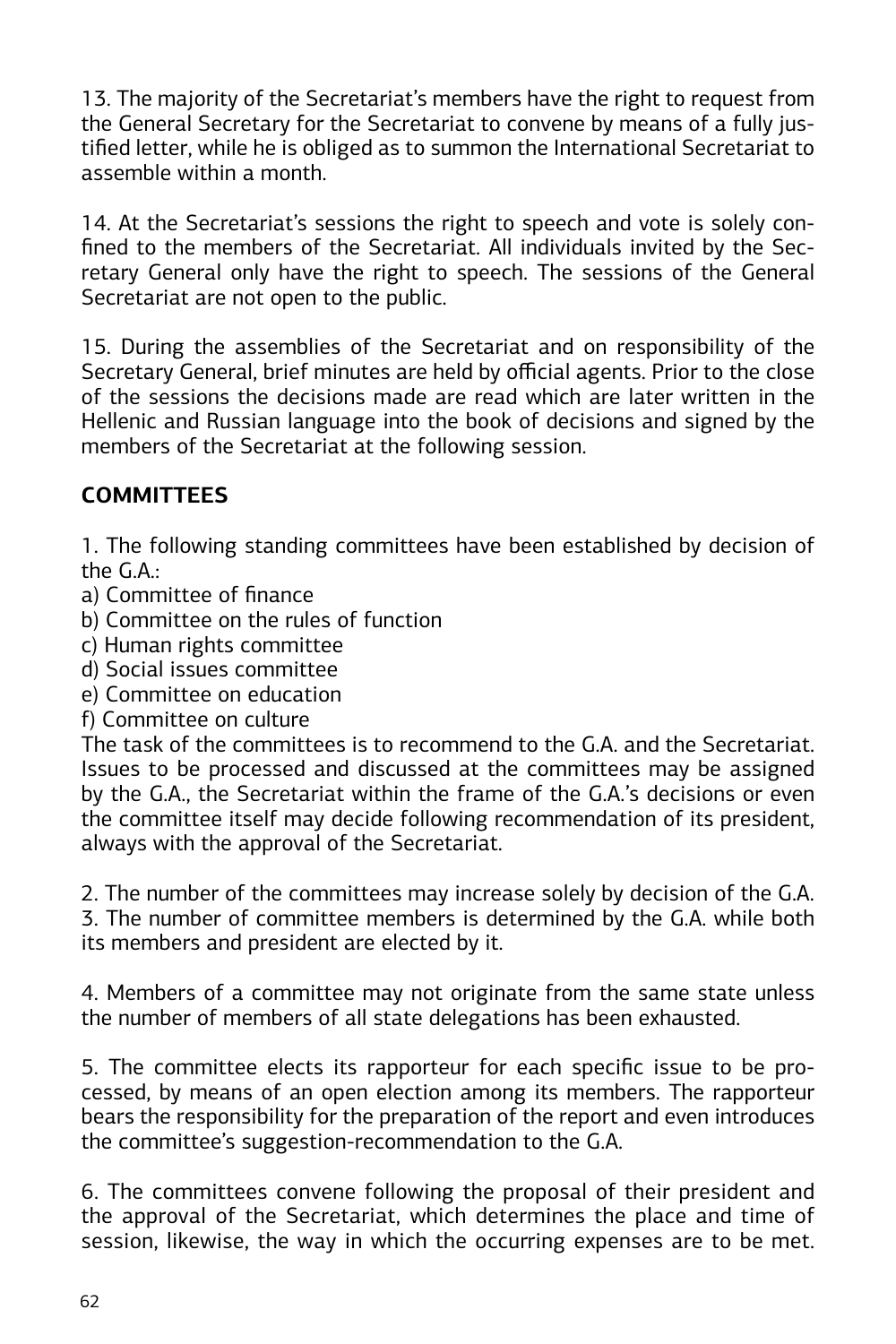Two or even more committees may have common sessions on issues of common interest.

7. The committees, in accordance with the Secretariat, may assign the study of specific issues to special committees or specific individuals.

8. The decisions of the committees are taken by a relative majority of those present.

9. The decisions of the committees are submitted to the Secretariat which in turn submits them to be voted for at the G.A. either supplemented or not with a positive or negative recommendation of the Secretariat itself.

- If the Secretariat rules that there is no reason to have a committee's recommendation submitted to the G.A. then it may not do so. The members of a committee whose issue, by suggestion of the Secretariat, was not submitted for voting to the G.A. may request anew for the discussion of the in question issue at the Secretariat of the specific report in order for it to be submitted to the G.A. If the Secretariat again decides negatively, then the committee may, by its decision, ask the presiding board of the G.A. to have the G.A. itself decide whether it will take the committee's report into consideration.

10. The meetings of the committees are not open to the public.

#### **FINANCIAL MANAGEMENT**

1. The Assembly's fixed and constant resources are the voluntary contributions of member states which are deposited in the Assembly's treasury on a bank account opened for this purpose at a central Athenian bank which the Secretariat is to choose, in the name of the General Secretary and the Treasurer of the Secretariat.

In addition, the assembly's financial resources are supplemented by contributions and donations of the Assembly's members, its followers and sponsors and by other contributions which are not forbidden by the Hellenic law. The E.I.A.O. assets are composed of the aforementioned resources which are accepted by decision of the Secretariat.

At the initial G.A. of approval of the present regulation of function, a decision is made, following the recommendation of the Secretariat resulting from the finances committee's opinion, on the amount - basis for the contribution of each member state of the Assembly which is the same for all member states.

Following the G.A.'s conclusion, a letter is sent to the president of each parliament whose state participates in the Assembly and he is announced the decision and way in which his parliament may reimburse its annual contribution. If the member state is unable to reimburse the specific amount, then the Secretariat may adapt it to the potentials of the Member State.

Following the Secretariat's suggestion to the G.A., the annual contribution may increase by approval of the delegation of the Member - State and the E.I.A.O.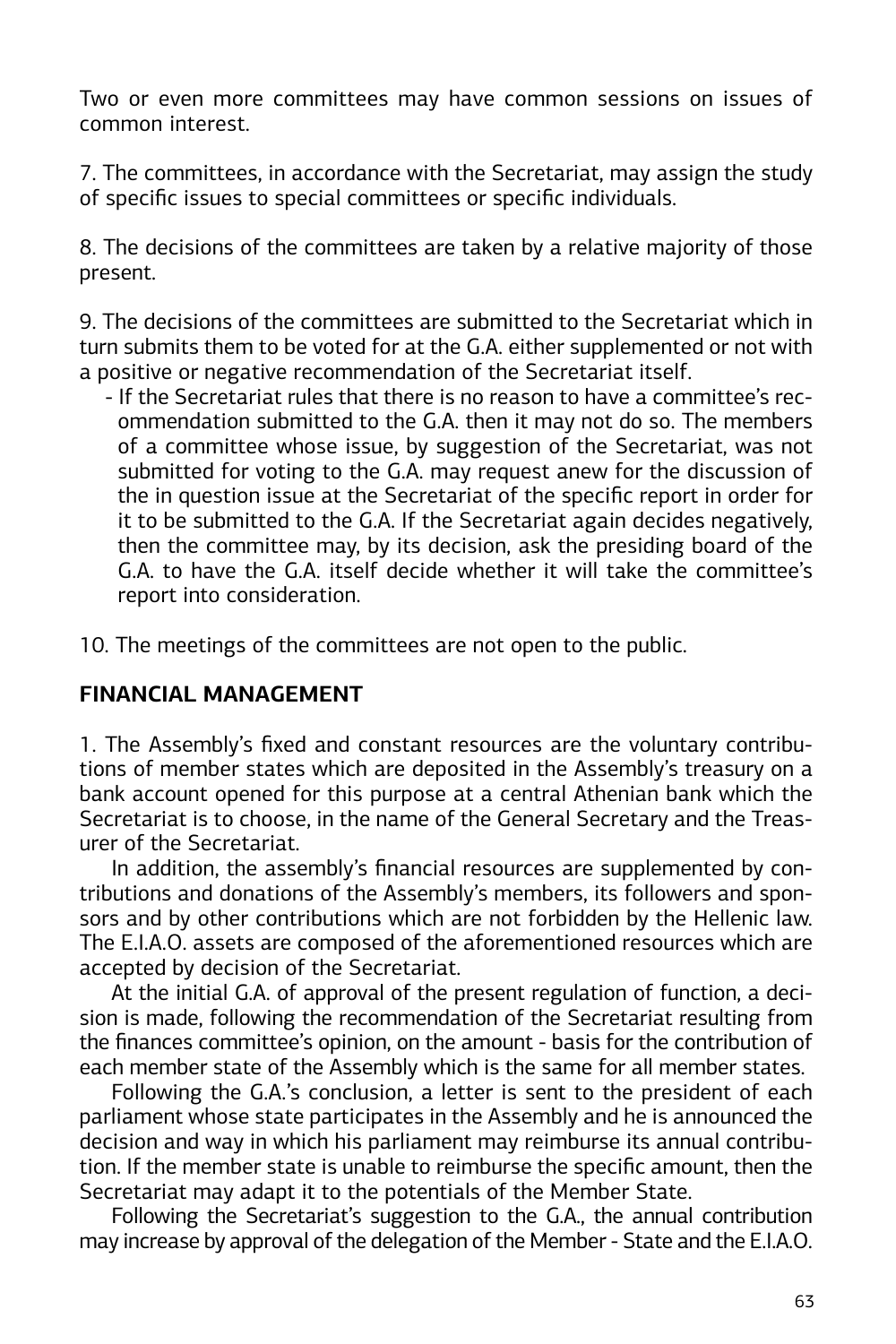Following a relevant to this case request submitted to the General Secretariat by a member state of the E.I.A.O. on time and prior to the realisation of the expense and after its approval, they are considered to have partially covered the annual contribution, expenses to which it was subjected to, for the holding of the Assembly's Plenary Session or General Secretariat's Meeting in its country.

2. The Hellenic state, through its National Parliament cares for the assistance of the function of the Secretariat which is seated in Athens.

It reimburses the rents for the Offices and in agreement with the Secretariat additionally reimburses an extra amount in order to partially meet the costs of the Secretariat's function.

3. The finances committee recommends and the International Secretariat decides for the manner of accounting management of the money. Nevertheless, the management is governed by the following principles:

It operates within the frame of the G.A.'s principles and objectives and the approved by the G.A. budget.

No expense is executed and is neither acknowledged without prior approval of the Secretariat which informs the finances committee accordingly.

Nobody is entitled to proceed to a financial or other activity whatsoever in the name of the Assembly or the Secretariat, whatever the source the money may originate from, even if these are out of account, without the Secretariat's prior decision.

The documents are signed by the Secretariat's treasurer.

4. The Secretariat, following consultation with the finances committee, appoints one of its members or the members of the finances committee to be treasurer of the Assembly. He is held responsible and accountable for the good management of the money and cares in order for the Secretariat, following the recommendation of the finances committee on the manner of account management of the Assembly's treasury money. The treasurer without the Secretariat's relevant decision, is entitled to make an expense up to an amount which is determined by decision of the Secretariat.

For expenses exceeding the in question amount, the decision of the Secretariat is always required.

If the treasurer is absent, Secretary General, functioning as treasurer, holds all the powers which the treasurer does, including the power to sign financial documents.

5. The treasurer's duties are among others:

-To be responsible for the Assembly's financial directorate.

- -To submit to the Secretariat in cooperation with the finances committee the budget plan for the sitting of April.
- -To submit to the Secretariat at the September sitting the approved by the G.A. budget.

-To submit to the Secretariat at the June sitting prior to the G.A. its audited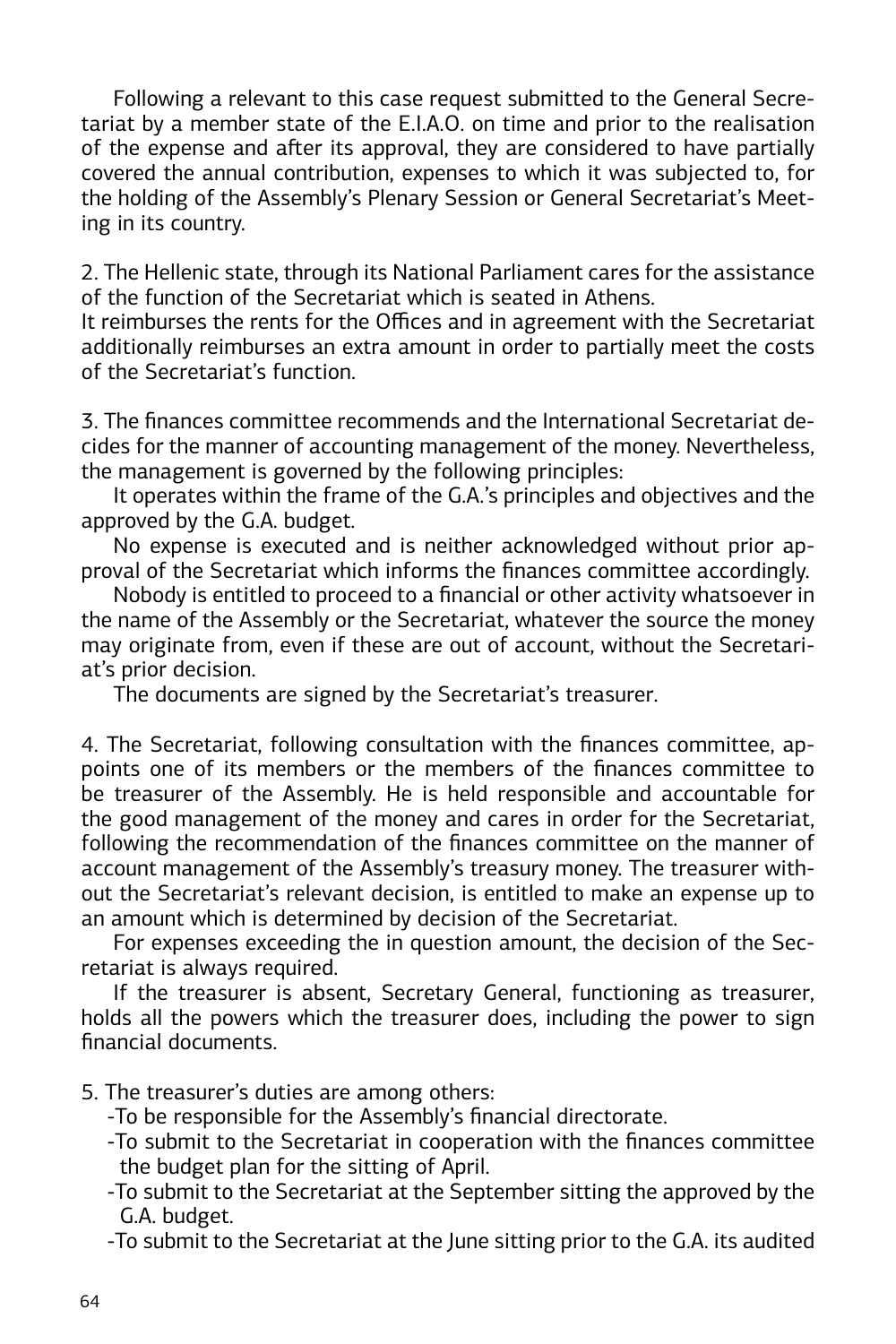accounts of the past year and the annual financial report.

-To participate in the finances committee whose aim is to secure and increase the Assembly's revenues.

6. The Assembly's revenues may for no reason whatsoever be redistributed among its members.

## **LANGUAGES OF THE ASSEMBLY**

The Assembly's official languages are Hellenic, Russian, English and French. At the General Assemblies, the Secretariat cares for the simultaneous translation in all these languages. At Secretariat and committee sessions care is taken for the translation needs to be covered.

## **INTERIM PROVISIONS**

The G.A. by adoption of the present regulation, following the suggestion of the Secretariat, may postpone the effect of articles of the present, and the Secretariat may act likewise regarding articles of the present relevant to it. The present regulation shall come into effect following its approval by the Assembly and its translation into the official languages of the Assembly.